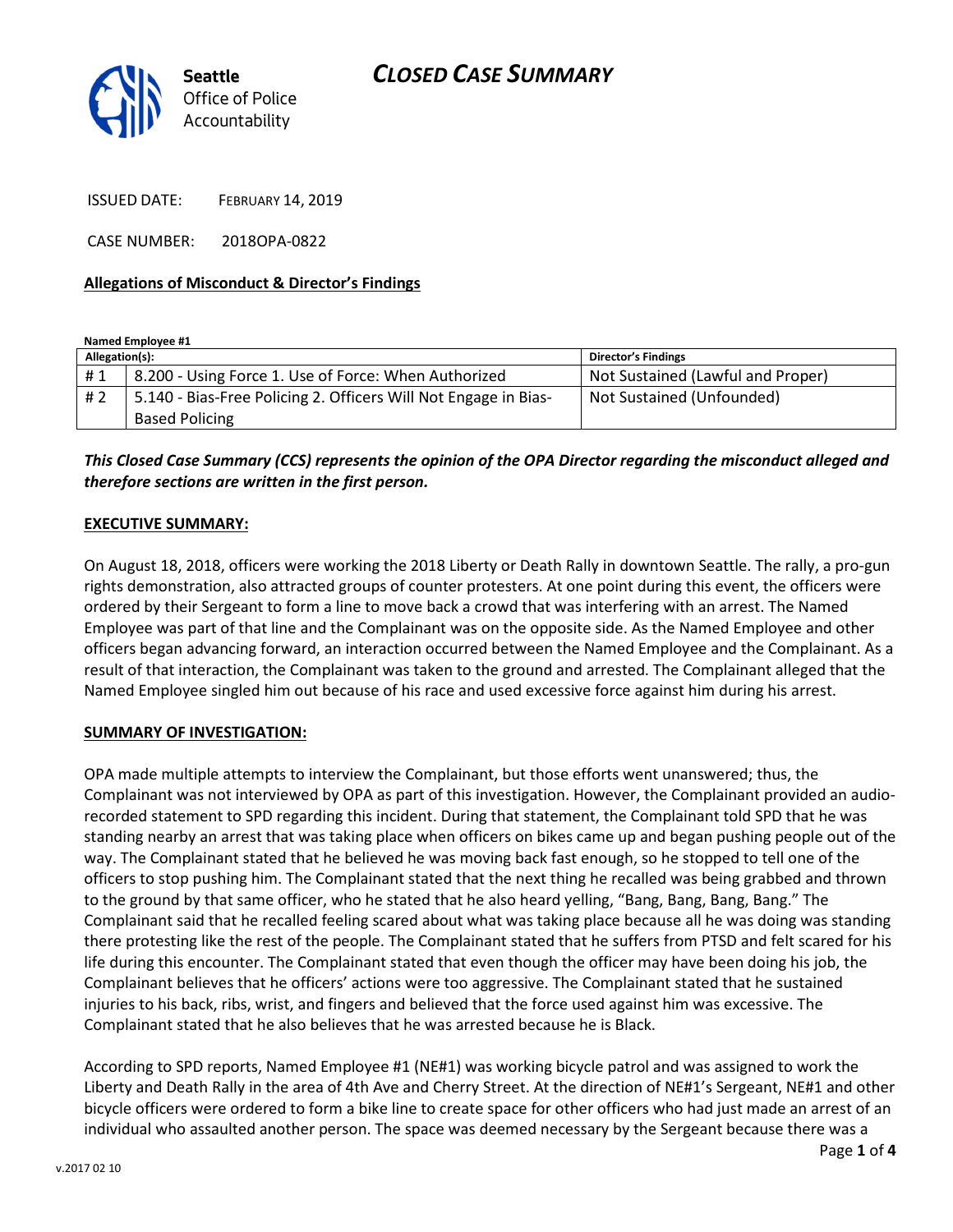

Seattle Office of Police Accountability

# CLOSE CASE SUMMARY

OPA CASE NUMBER: 2018OPA-0822

converging line of demonstrators moving in the direction of that arrest. The squad created a bike fence line and then began to issue orders for the demonstrators to move back, while simultaneously moving forward using their bikes as a barrier between them and the crowd. The orders to move back were given to obtain voluntary compliance from the crowd and as a de-escalation tactic to minimize the likelihood of needing to use force. The Complainant was in front of NE#1, refusing orders given by NE#1 to move back. The Complainant was holding a sign that was mounted on a three to four-foot wooden stick. While the majority of the demonstrators complied with the orders to move back, the Complainant did not and was planting his feet into the ground in resistance to the advancing bike line of officers. After NE#1 used his bike to push the Complainant and as the officers' bike line continued to create space, the Complainant yelled, "Don't you fucking push me." The Complainant then turned quickly toward NE#1. The sign was in the Complainant's left hand and moved in the direction of NE#1. NE#1 was unsure whether the sign struck his left shoulder while he dodged to block it. NE#1 perceived that movement as intentional. NE#1 also reported that he was afraid the Complainant would assault him again with the sign. He also reported that he perceived that the Complainant had pulled back his right hand and, as such, he felt that another assault was imminent.

As a result, NE#1 made a decision to place the Complainant under arrest. In doing so, he called out loudly, "BLAM, BLAM, BLAM, BLAM," which is a trained technique that involves taking control of a suspect by forming a controlled grip behind their head, and pulling them toward you and over your bike. The acronym BLAM stands for Bike Line Arrest Movement and is supposed to be communicated by the arresting officer to the other officers so that they fill in the position left by that officer in the control line. After the Complainant was taken to the ground, NE#1 and other officers assisted in handcuffing and taking him into custody. NE#1 and other officers reported that the Complainant resisted by initially holding his hands underneath him and then by using his fingernails to claw at NE#1. The Complainant later eased his resistance and was finally handcuffed and placed under control. The Complainant was arrested for obstructing a public officer and assault. Following his arrest, the Complainant complained of pain to the right side of his face, lower back, ribs, and left wrist. The Complainant was treated for his injuries and had and x-ray of his wrist to determine if it was broken. Results from the x-ray determined that there were no broken bones. NE#1 reported that, as a result of the incident, he bruised his right knee and that it was sore, tight, and bleeding. NE#1 also reported bruising on the left side of his face.

OPA reviewed all the available Body Worn Video (BWV), as well as the third-party video that best captured this incident. In the BWV and third-party video, NE#1 and other officers are heard ordering the crowd in front of their bike line to move back. At one point and prior to the incident in question, the Complainant faces a news camera in a direction away from the officers and yells: "Move back for what?" Sometime shortly thereafter, the Complainant is seen making a forward motion in the direction of NE#1's with the protest sign he was holding in his left hand, and NE#1 is seen retreating backwards. The Complainant then appears to move the sign again in the direction of NE#1, when NE#1 is seen placing his right hand behind the Complainant's head. The Complainant is then pulled toward NE#1 and down to the ground. As NE#1 takes that action, NE#1 is heard saying, "BLAM, BLAM, BLAM, BLAM." Nearly everything that takes place after the Complainant is on the ground is recorded on BWV and third-party video. In those videos, NE#1 and other officers are seen taking steps to handcuff the Complainant. The Complainant appears to offer some level of resistance before the officers can handcuff him and take him away. After the Complainant is escorted to the transport van, he is heard repeatedly yelling to the crowd: "It is because I am Black."

OPA reviewed the photos of the injuries to the Complainant. These photos show a minor cut on the left side of his torso and one on his back. There are no other visible injuries.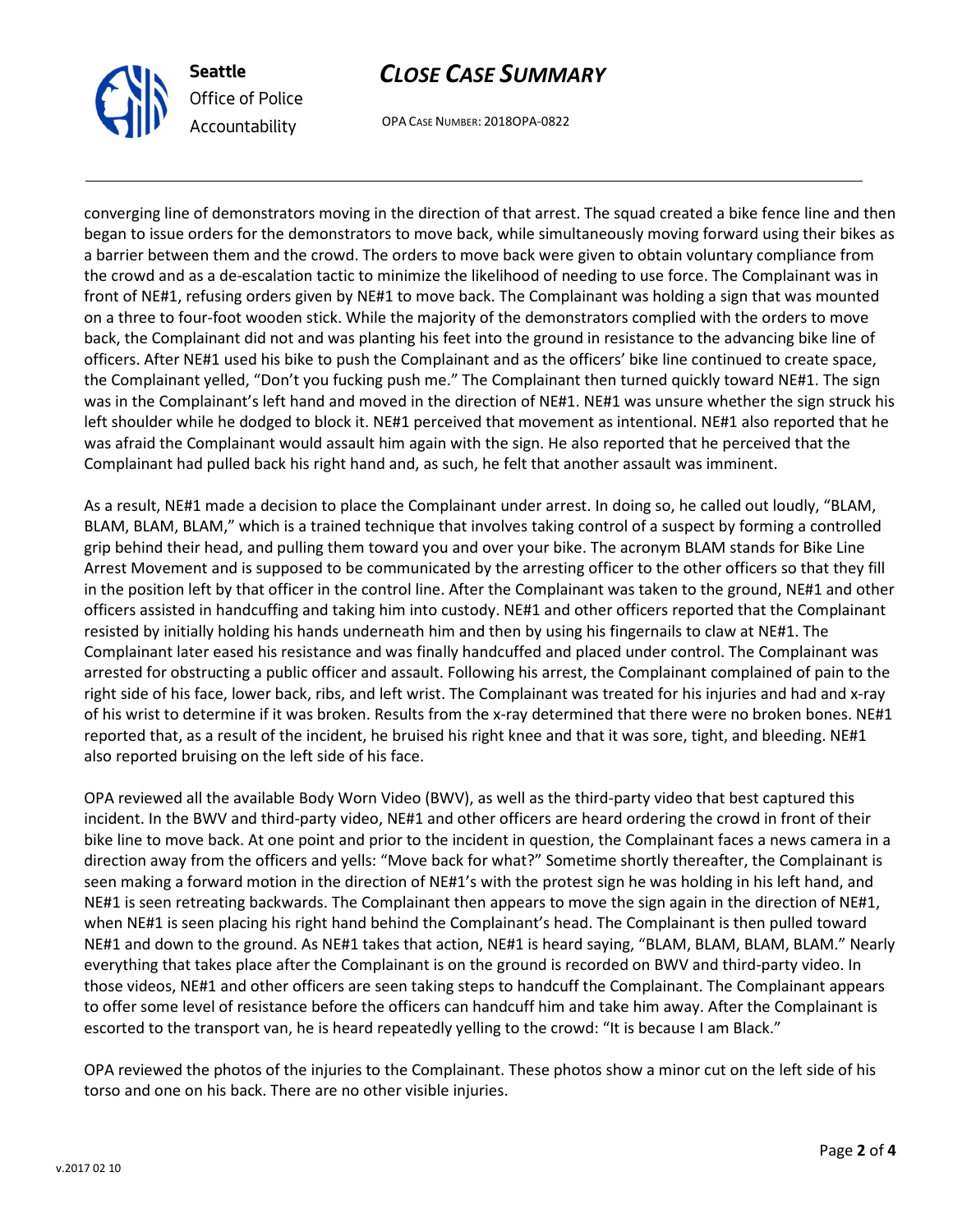

# CLOSE CASE SUMMARY

OPA CASE NUMBER: 2018OPA-0822

OPA interviewed NE#1. NE#1's interview with OPA contained information consistent with what is reported above. NE#1 stated that he took actions against the Complainant in response to his obstruction and assault against NE#1. NE#1 denied that he used excessive force against the Complainant or that he engaged in biased policing.

The chain of command review of NE#1's use of force was also considered by OPA. NE#1's supervisors found his use of force necessary, reasonable, and proportional. Furthermore, they viewed it as consistent with his training and Department crowd control tactics. OPA concludes that the chain of command's assessment was thorough, objective, and accurate.

#### ANALYSIS AND CONCLUSIONS:

### Named Employee #1 - Allegations #1 8.200 - Using Force 1. Use of Force: When Authorized

SPD Policy 8.200(1) requires that force used by officers be reasonable, necessary and proportional. Whether force is reasonable depends "on the totality of the circumstances" known to the officers at the time of the force and must be balanced against "the rights of the subject, in light of the circumstances surrounding the event." (SPD Policy 8.200(1).) The policy lists a number of factors that should be weighed when evaluating reasonableness. (See id.) Force is necessary where "no reasonably effective alternative appears to exist, and only then to the degree which is reasonable to effect a lawful purpose." (Id.) Lastly, the force used must be proportional to the threat posed to the officer. (Id.)

NE#1 began this encounter by providing multiple verbal commands to the Complainant and the others in the crowd to move back. As evidenced in the BWV and third-party video recordings, the Complainant disregarded those commands and resisted NE#1 and the other officers' attempts to push him backwards. When, as reflected by the video, the Complainant then attempted to strike NE#1, force was appropriate to prevent him from doing so and to take him into custody.

With regard to the low level of force that was actually used, OPA finds that it was reasonable, necessary, and proportional, and, thus, consistent with policy. As such. I recommend that this allegation be Not Sustained – Lawful and Proper.

### Recommended Finding: Not Sustained (Lawful and Proper)

### Named Employee #1 - Allegation #2 5.140 - Bias-Free Policing 2. Officers Will Not Engage in Bias-Based Policing

SPD Policy 5.140 prohibits biased policing, which it defines as "the different treatment of any person by officers motivated by any characteristic of protected classes under state, federal, and local laws as well other discernible personal characteristics of an individual." This includes different treatment based on the race of the subject. (See id.)

Based on OPA's review of the record, including the documents generated by NE#1 and the video of the incident, there is no evidence that NE#1 engaged in biased policing. Ultimately, NE#1 took police action against the